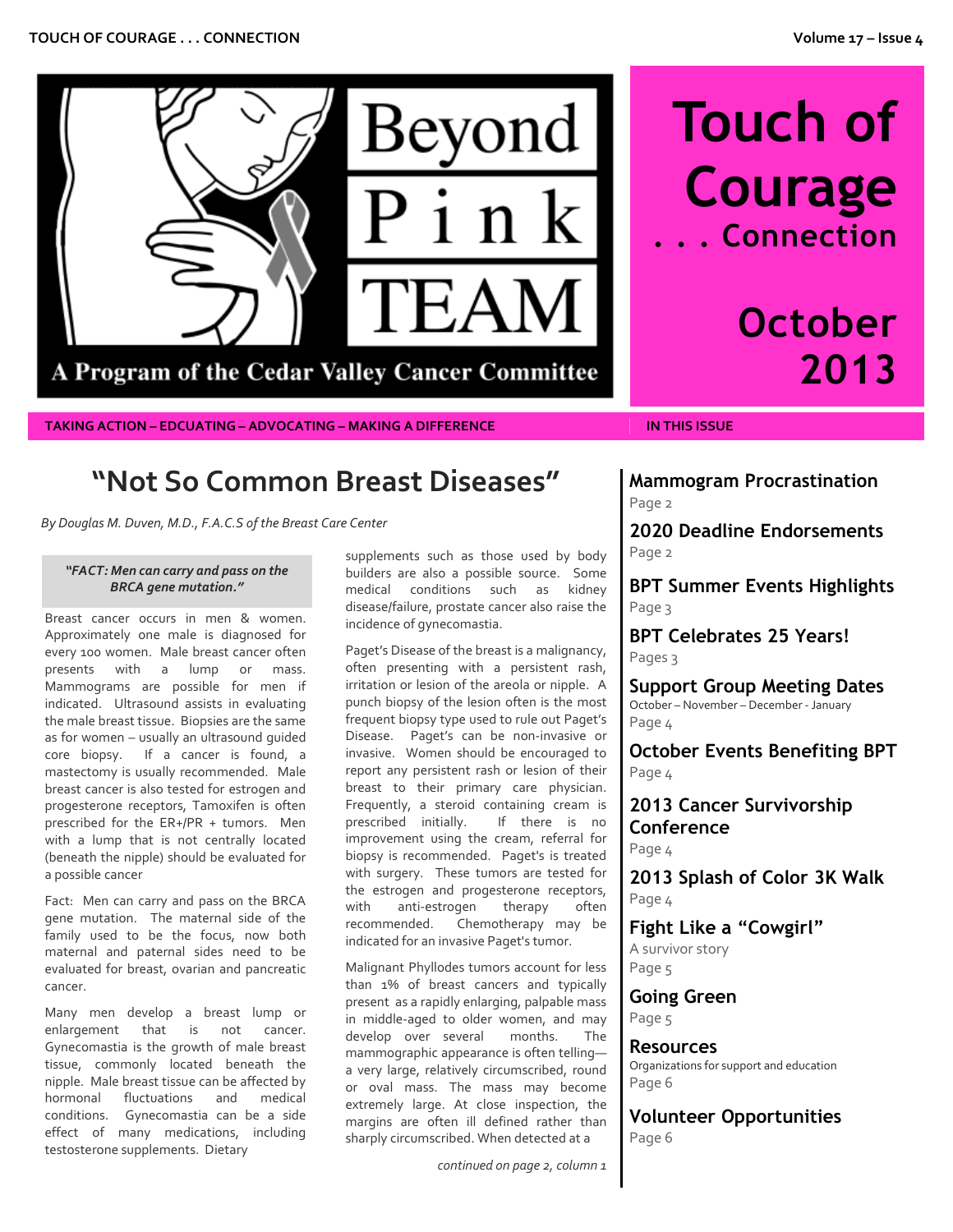#### *Continued from page 1*

screening examination, the appearance may mimic a fibroadenoma. The ultrasound appearance is similar to that of fibroadenoma, though a phyllodes tumor more frequently contains cystic spaces than does a benign fibroadenoma. On ultrasound, the margins of a phyllodes tumor are typically ill defined. Surgical treatment is similar to other breast cancers, lumpectomy when appropriate or mastectomy.

Inflammatory Breast Cancer is a rare, but aggressive form of breast cancer. Frequently, it presents with redness, swelling, tenderness and a warm sensation of the breast. Often this is initially mistaken for an infectious process. The swelling of the breast tissue and skin is due to the blockage of the lymph channels. The breast skin may have the appearance of orange peel. Often there is no specific mass palpated within the breast. Other symptoms are a rapid increase in breast size, heaviness and marked asymmetry. Ultrasound often shows significant skin edema. Diagnosis is made by biopsy of the abnormal skin or by core biopsy<br>of a lesion within the breast. Many of a lesion within the breast. inflammatory breast cancers are advanced before diagnosed, often with lymph node involvement, sometimes with distant metastasis. Inflammatory breast cancer is most frequently treated with aggressive chemotherapy prior to any definitive surgery. Hormonal therapy is used if the tumor is estrogen/progesterone receptor positive.

Mastitis is an infection of the breast. Frequently, women who are nursing have mastitis, but the condition is not limited to those women. Mastitis can occur at nearly any age. These infections can arise from a breast duct, the nipple can be the entrance site for common skin bacteria, the fluid in the ducts serves as a host for the bacteria. Redness, swelling, fever, and pain are the presenting symptoms. Sometimes, the infection can break through the skin or drain through the nipple. An ultrasound can help to detect an infected pocket of fluid, often this pocket can be drained. The fluid removed may be evaluated by the lab for the type of bacteria and which antibiotics will work best. Oral antibiotics are usually used and often need to be taken for an extended course to fully treat the infection. Surgical removal of the chronically infected area may be required if the mastitis recurs. Women who smoke have a higher incidence of mastitis.

Women and men should report any change(s) of their breast(s) to their physician.

### **Mammogram Procrastination**

Women have a tendency to put others needs first, but when it comes to an annual mammogram starting at age 40, women need make it an absolute priority. We have seen far too many women who have skipped their mammograms, some for a couple of years to those who haven't had one for several years and occasionally a woman who has put off a mammogram for 20 years or more. Some women luck it out and everything is fine, but too often, a breast cancer has been allowed to go unchecked and is much more advanced than if the woman would have had regular mammograms. Advanced cancers often require a more extensive surgical procedure and require more adjuvant treatment with chemotherapy, and radiation therapy. The risk of lymph node involvement increases as the tumor size increases.

**FACT:** Mammograms are not perfect, but mammograms do pick up the earliest cancers.

**FACT:** Early is a whole lot better than later.

What contributes to the procrastination?

1) "I have no family history of breast cancer, so I am not concerned." Many women diagnosed with breast cancer have no family history. The lack of history does not translate into lack of risk.

2) "I don't have insurance coverage." There are several programs available to allow women to get screening mammograms either at a reduced or no cost. Contact "Care For Yourself" at 319.292.2225 to see if you qualify.

3) "Mammograms hurt" – Mammography techniques today allow for little discomfort and it is just for a few seconds. Women who are menstruating should wait until the week after their period to avoid premenstrual tenderness.

4) "I'll take my chances." This is very high risk reasoning.

Fear, for whatever reason, can be a powerful deterrent. We encourage you to take the 5- 10 minutes to get a mammogram. Please encourage the other women in your life to get their screening mammogram every year. You can say, "I love and care about you and want you to be well, please get your mammogram".



**Join in the fight to end breast cancer!**

The following organizations, businesses and individuals have endorsed The Breast Cancer Deadline 2020:

Beyond Pink TEAM Iowa Breast Cancer Edu-action Splash of Color Breast Cancer Support Group Allen Hospital Covenant Cancer Treatment Center Wheaton Franciscan Healthcare Cedar Valley Breast Care Center Eastern Iowa Chapter of Oncology Nursing Society NuCara – New Image Boutique Mercy Center for Breast Health – Mason City St. Lukes Bone and Breast Health – Cedar Rapids Partners in Obstetrics and Gynecology – Waterloo Breast Care Center United Medical Park City of Waterloo and Mayor Buck Clark Iowa State Senator Bill Dotzler Iowa State Senator Jeff Danielson UNI's Recycle, Reuse Technology Transfer Center – Dr. Catherine Zeman Community Memorial Hospital - Sumner City of Cedar Falls and Mayor Jon Crews Iowa State Representative Bob Kressig UNI's Center for Energy and Environmental Education – Dr. Kamyar Enshayan City of Dike and Mayor Michael Soppe Integrative Medicine for Women and Dr. Marilyn Hines Visions Hair Studio and Mo Hardy Clark and Associates Prosthetics Edward Jones Investments – Jana Eilderts Waverly Health Center - Waverly Iowa State Representative Walt Rogers Former U.S. Representative Leonard Boswell U.S. Representative Steve King U.S. Representative Tom Latham U.S. Representative Dave Loebsack

HyVee Stores - Waverly, College Square Shopping Center, University Avenue, Crossroads Shopping Center, Ansborough Avenue and Logan Avenue

Afro-American Community Broadcasting, INC – KBBG FM Radio – Lou Porter

To learn more visit. …………………………… **www.breastcancerdeadline2020.org/getinvolved.**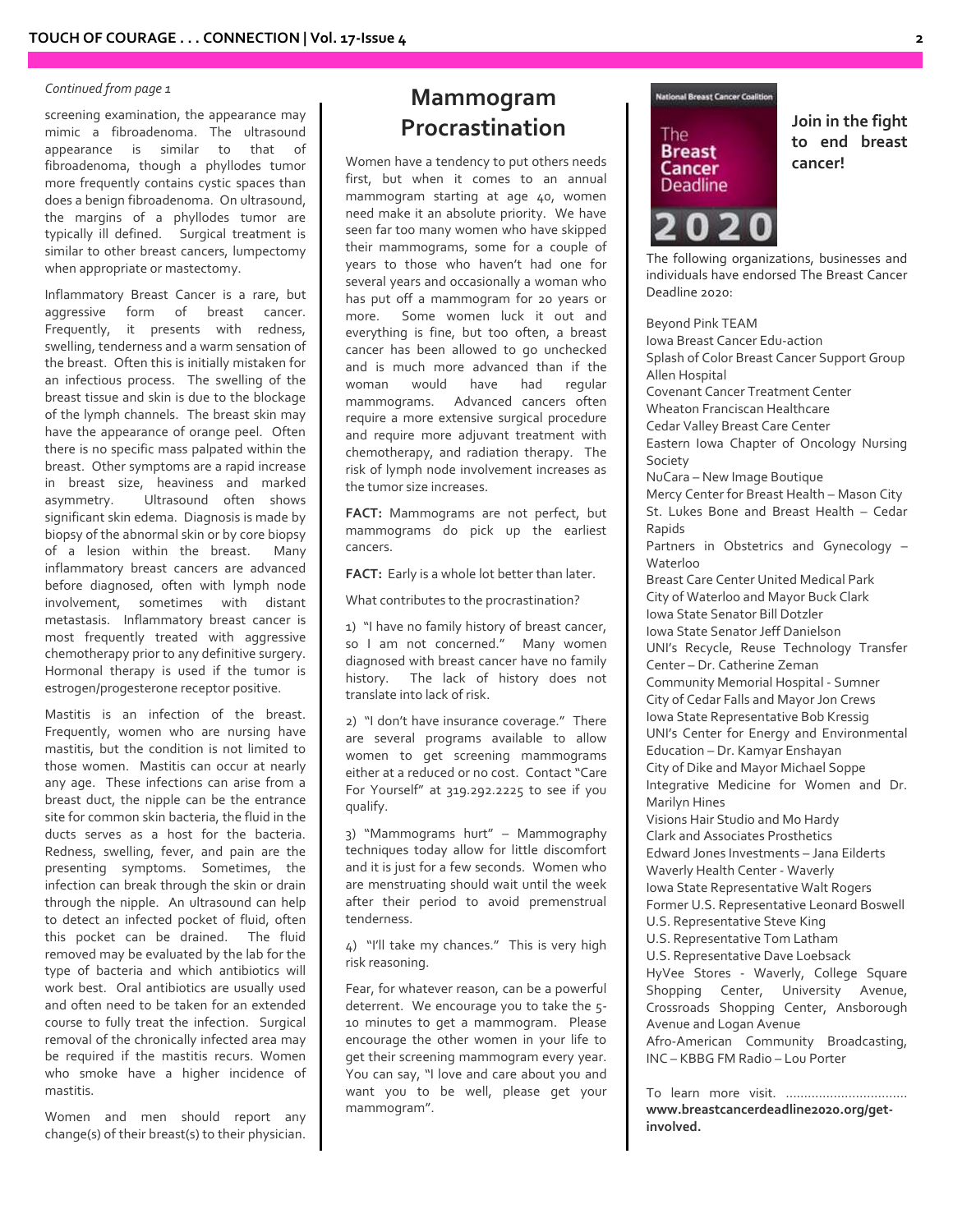### *Beyond Pink* **TEAM** *Summer Highlights*



*Once again the "Heal Pink Tour" visited the Cedar Valley. Three "pink" fire trucks along with a huge silver ribbon spent the day celebrating all women cancer survivors. Over 100 cancer survivors were treated to pink carnations donated by Flowerama and coupons for a FREE Scratch Cupcakery cupcake. Thirty cancer survivors were surprised by a visit from firemen and their pink truck. "I don't know who sent these people, but it really made my day!" one survivor shared on her facebook page.*

*A huge thank you to the following businesses and groups who helped make this day possible: CVSi Motorsports – Black Hawk Rental – The Other Place-University Avenue – Hy-Vee-College Square – Scratch Cupcakery – Nagle Signs – Flowerama – Mix 93.5 – KWWL – Crystal Distribution – Panera Bread-Café – Dr. Douglas Duven – PDCM – Superior Fire Protection – Agendia – Genomic – Myriad – American Cancer Society – Breast Care Center – Covenant Cancer Treatment Center – Cedar Valley Cancer Center – Cedar Falls and Waterloo Fire Departments.*



**Cookin' for a Cause** *– sponsored by the State Bank & Trust Company in Dike. Event was held as part of the town's Watermelon Days and benefited the Beyond Pink TEAM.*

**Pretty In Pink Horse Show** – hosted by the Northeast Iowa Saddle Club (NEISC) in July was an inspiration of Emily Parks , a breast cancer survivor. This is their 2<sup>nd</sup> Annual Event to benefit the Beyond Pink TEAM. *Read Emily's story, page 5 of this issue.*



# **Beyond** Pink TIBAM **Celebrates** 25 Years!

**Join the Beyond Pink TEAM on October 17 for a celebration reception at the Gallagher Bluedorn Performing Arts Center, UNI Campus, Cedar Falls from 5:00 – 7:00 pm.**

**Breast Cancer Survivors will be honored and remembered. Survivor and caregiver stories will be shared. Beyond Pink TEAM accomplishments and awards will be announced.**

**The public is invited to attend. For reservation information, visit: [www.beyondpinkTEAM.org](http://www.beyondpinkteam.org/) or call Pat Buls at 319-232-8691.**

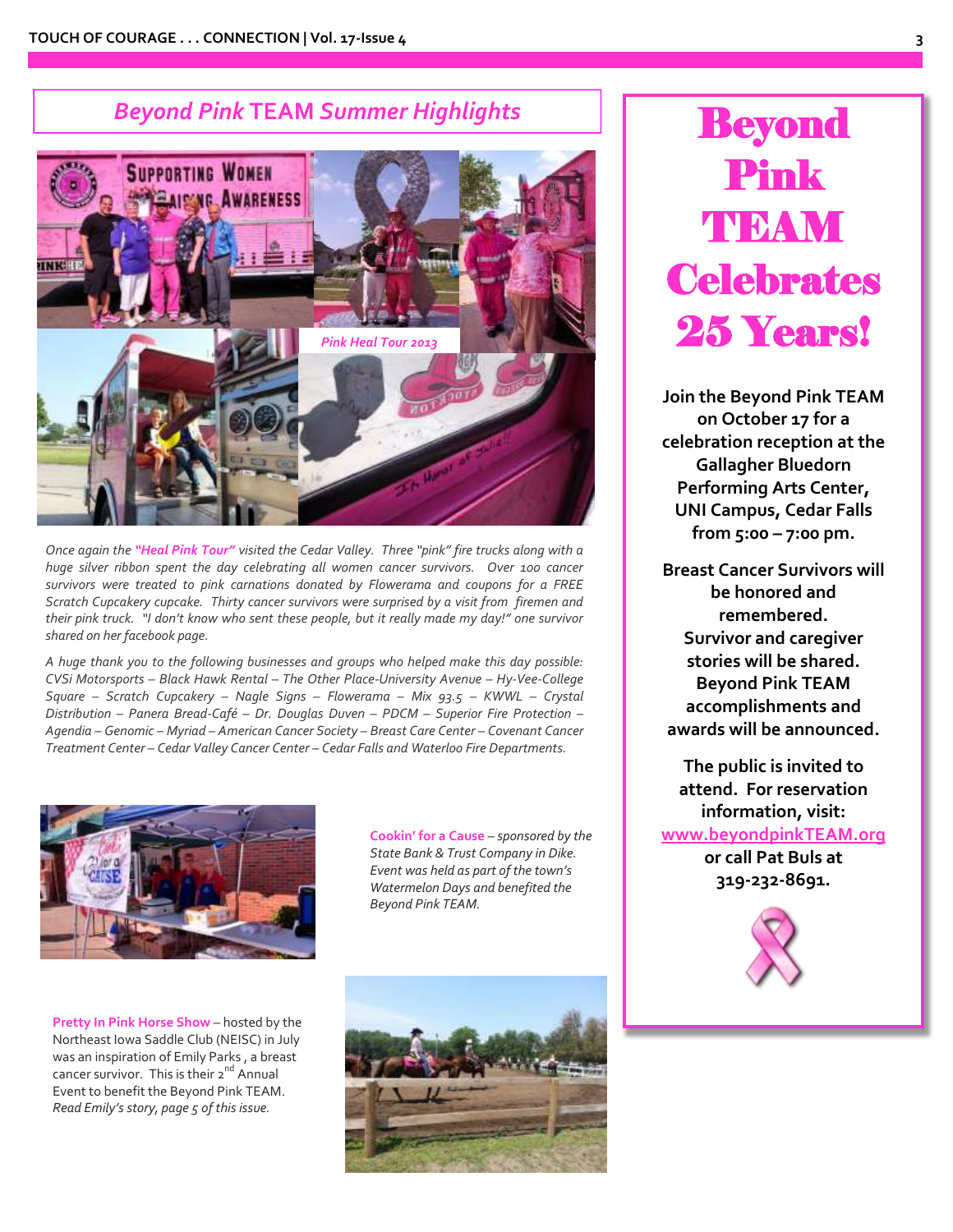#### Support Group Meeting Dates

#### October 1, 1:30 p.m.

*Care & Share Cancer Support Group* Covenant Cancer Treatment Center 200 E Ridgeway, Waterloo Jeanne 319.272.2816

#### July 7, 1:30 p.m.

*Touch of Courage Support Group* Breast Cancer Support Group 2101 Kimball Ave, Waterloo Pat Buls 319.232.8691

#### October 14, 1:30-3:30 p.m. *Look Good…Feel Better*

Hair – Make-up – Nails - Skin American Cancer Society Office 2709 University Ave, Waterloo RSVP – 319.234.0990

#### November 4, 1:30 p.m.

*Touch of Courage Support Group* Breast Cancer Support Group 2101 Kimball Avenue, Waterloo Pat Buls 319.232.8691

#### November 4, 4:45-6;45 p.m.

*Grundy Area Breast Cancer Support Group* Grundy County Hospital - Grundy Center Kristi Barnett 319.824.4129

#### November 14, 5:00-7:00 p.m.

*Splash of Color – Women of Color Breast*

*Cancer Support Group* Waterloo Public Library – Waterloo Cathy 319.493.8857

#### August 8, 5:00-7:00 p.m.

*Splash of Color - Women of Color Breast Cancer Support Group* Waterloo Public Library Cathy 319.493.8857

#### December 2, 1;30 p.m.

*Touch of Courage* Breast Cancer Support Group 2101 Kimball Ave, Waterloo Pat Buls 319.232.8691

#### December 3, 1:30 p.m.

*Care & Share Cancer Support Group* Covenant Cancer Treatment Center 200 E Ridgeway, Waterloo Jeanne 319.272.2816

#### December 9, 1;30-2:30

*Look Good…Feel Better* Hair – Make-up – Nails - Skin American Cancer Society Office 2709 University Ave, Waterloo RSVP – 319.234.0990

#### January 6, 1:30 p.m.

*Touch of Courage* Breast Cancer Support Group Location TBD – check BPT website Pat Buls 319.232.8691

#### January 7, 1;30 p.m.

*Care & Share Cancer Support Group* Covenant Cancer Treatment Center 200 E Ridgeway, Waterloo Jeanne 319.272.2816

### **2013 Cancer** *Survivor***ship Conference**

Tuesday, October 29, 2013 5:00 – 8:30 p.m. Waterloo Center for the Arts 225 Commercial Street, Waterloo

If you are a cancer survivor or a caregiver to a loved one with cancer, this is for you. Hear from Wendy Harpham, MD,FACP & Cancer Survivor – *"Happiness in a Storm: Embracing Life as a Health Survivor"* and Heidi Krame, RDDN & Cancer Survivor – *"Tastefully Inspired: A Fresh Approach to Wellness".*

Register TODAY by calling 319.272.2273. The first 100 people to register by Monday September 30 will receive 2 FREE books at conference written by keynote speakers.

### *Splash of Color*  $3^{\scriptscriptstyle \rm rd}$  Annual  $3{\rm K}$ Fundraiser Walk

*Saturday, October 12, 2013 Sullivan Park, Waterloo*

**Registration fee (includes t-shirt: \$18 / Adult and \$10 / student**

*For more information contact:* Cathy Ketton – 319.493.8857 or Doris Saddler – 319.290.1294 or visit**[: www.beyondpinkTEAM.org](http://www.beyondpinkteam.org/)**



### **October Breast Cancer Events Benefiting Beyond Pink TEAM**

**Saturday, October 5** – 8:00 am – **Pink Ribbon Run** – Cedar Falls Community Center

**Sunday, October 6** – 7-9 pm – *"Delivering Fashion"* Style Show at Scheels – Cedar Falls - tickets available from Cedar Falls Cheer Team or at Scheels

**Monday, Wednesday, Friday, October 7, 9 and 11** – 9-11 am & 2-4 pm all days – **Tulip Bulb Pick-up** – Covenant Cancer Treatment Center

**Friday, October 11** – 7-10 pm – Zumba's *"Dancing Through Time"* – Electric Park Ballroom, Cattle Congress grounds, Waterloo

**Saturday, October 12** – 7:30 am – **Splash of Color Walk** – Sullivan Park, Waterloo – see promo above

**Thursday, October 17** – 5:00 pm – **Jesup Volleyball "Pink Out"** – Jesup High School

**Thursday, October 17 & 18** – 7:00 pm **– Black Hawk Hockey & Great Clips Pink Out** – Young Arena, Waterloo

**Wednesday, October 23** – 7:00 pm **– UNI Soccer Pink Out** – Cedar Valley Youth Soccer Complex, Ridgeway & DeWitt Road, Waterloo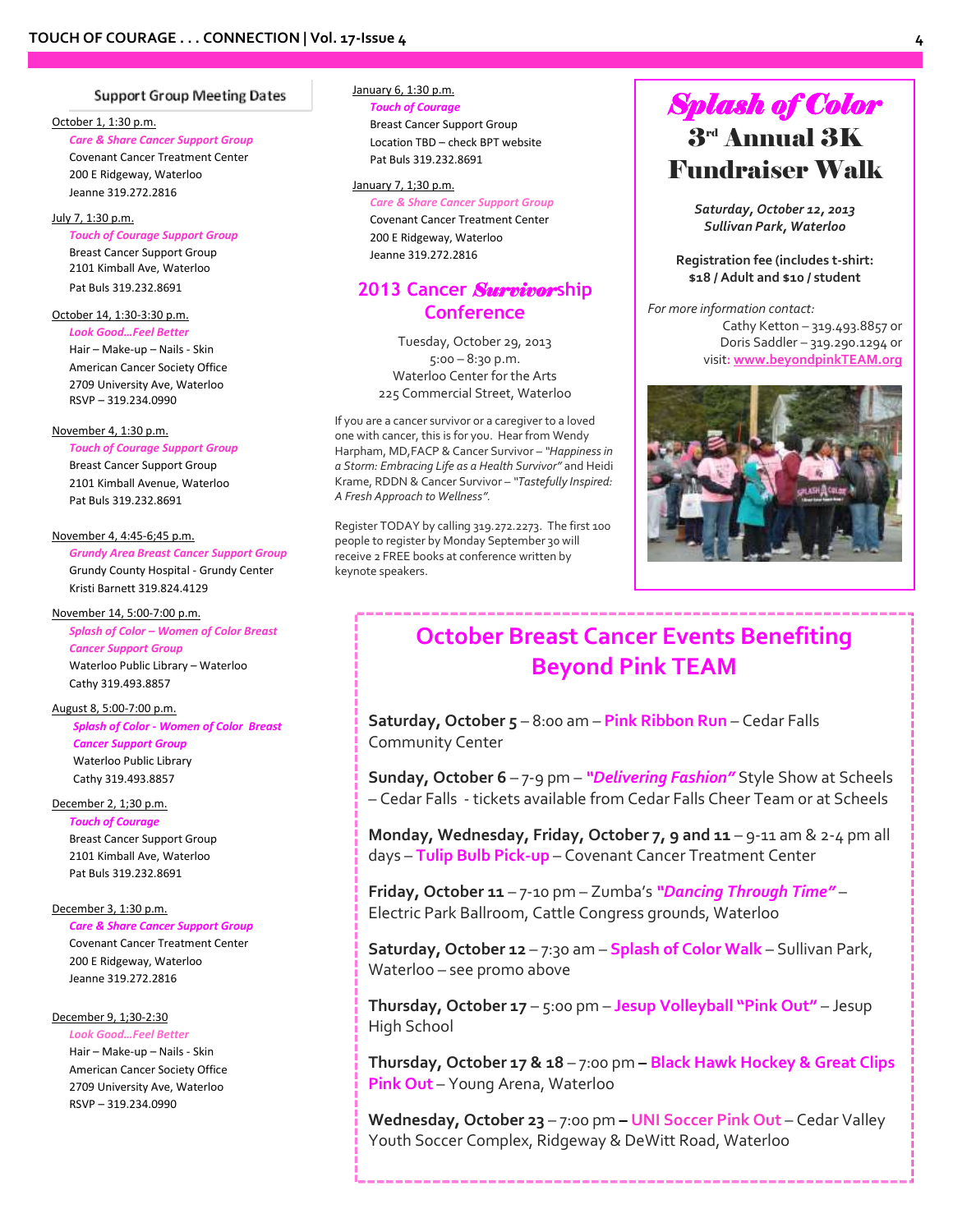### Fight Like a "CowgirL" –

*Emily Parks, a cancer survivor giving back*

Everyone's first question is 'How'd you find out you had cancer?' I guess that's how this story should start. I was taking my usual morning shower and thought to myself, 'That's a lump, that's never been there before! How could this be? What do I do?' I decided to wait, not to panic, let this sink in for a few days. Letting myself panic and lose my mind was not going to help me so I might as well get used to the idea for a few days and gather my thoughts and strength. I was sure I'd need it.

After the initial shock, I showed my husband and told my mom, then headed to the doctor. At the office they felt the lump and sent me to the Breast Care Center the next day. There, at age 31, I had my first and last mammogram in my life. The results turned into a biopsy and a week of waiting and wondering which, by now, you know the results.

The call came Thursday, had a consult on Friday, and was scheduled for surgery the following Wednesday. One thing I didn't know was that with cancer things happen fast and some of the worst parts are "not knowing" what to expect. All of this was foreign to me so I chose the least invasive option; lumpectomy and to do the genetic test for cancer that day.

Normally I spend 4-5 days a week at the barn where we board our horses, this wasn't a normal week. I remember riding my horse that weekend for the last time before anything was done. We were scheduled to go to a competitive trail ride, but that was cancelled since surgery and a lot of bouncing doesn't mix well.

So, I had surgery and was more nervous about the IV needle than the surgery - heck, I'd be asleep for the surgery. No need to be nervous about that especially when you have a great team of doctors! As I recovered, we found out I am BRCA1 positive (I have the gene for breast cancer). My tumor was exactly 2 cm which is between stage 1 and 2 and it was triple negative breast cancer, which is not fueled by hormones, it is a faster growing more aggressive type. The only up side to this was during surgery they tested the sentinel nodes, or the first few lymph nodes, to see if the cancer had spread at all and that came back clear!! Great News!

My treatment was 8 weeks of chemo every other week. Of course, with all the drugs proposed for treatment you get the full disclaimer of side effects, none of which are pretty and most are plain scary. Obviously, most everyone gets a new hair (un)do during treatment.

We did go to Mayo hoping for some miracle treatment that would be easier, faster, better – none of which was the case. We found out more about my cancer, got a lot of questions answered, found that their prescribed treatment was the same as the doctor in Waterloo talked about and

they ran a few more tests. The results were very reassuring since they all came back negative.

Upon returning, surgery was scheduled to install a port for administering treatments and I started chemo shortly after the port site healed. A few weeks later, as I sat in my hometown watching a friend in a horse show my hair started falling out and blowing away like loose hay in the wind. Later we went home and used a pair of new horse clippers to shave it off (now my hair hasn't been over 2" long). After the first month of treatment I looked at the calendar, and felt mortified. This was August and I wouldn't be done until the last week of OCTOBER! Yikes, it felt like an eternity!!

During all of this I wasn't able to ride much at all. A few of our friends helped us keep the horses exercised when we couldn't. When I could be there it was very relaxing, I appreciated just feeling good enough to go see them when possible.

After Chemo was finally over and knowing that I am BRCA1 positive, there was a big decision to make: Mastectomy or Not. So we went back to Mayo to consult with surgeons, radiology (my next step if I didn't have a mastectomy) and talk about the risk of recurrence.

My decision was mostly made, if recurrence happened I did not want to go through treatments again taking 6-7 months of my life. Reconstruction did not sound like anything I needed and was another 4-6 months of no riding. Side effects of radiation weren't any better than the chemo. So double mastectomy it was and I've never regretted it. I remember getting on my horse and saying to my husband "If I had reconstruction I wouldn't be able to ride yet." I made the decision to do what I could to reduce risk moving forward, and I will NOT LIVE IN FEAR.

Instead of fearing my future, I thought what can I do? Why did this happen to me? And what am I going to do with it? As I went to horse shows with friends and saw silent auctions raising money for clubs and groups an idea formed: "Why doesn't the horse community do something for this cause? Just like everyone else, people who have horses have been diagnosed with cancer." A year later that idea became the Pretty In Pink Horse Show! This July was the 2nd annual Pretty In Pink Show! During the show we held a silent and live auction for the large items, handed out tons of prizes, sold t-shirts, and even our lunch stand donated a portion of their proceeds from their sales. All of our items are donated by the generous people in the Cedar Valley and major companies who sell horse related items. So we get quite a range of items to auction off. This year we raised over \$2,700 for the Beyond Pink TEAM and all of the money stays local! Check us out on Facebook at N.E.I.S.C.A. Pretty In Pink Horse Show and stay tuned for details on next year's show.



*By Cindy Harris, breast cancer survivor*

With Fall and Winter comes the colds, flu and all those nasty germs. This makes some turn to more antibacterial soap and sanitizers. Plain soap and water kills just as many germs as these products. And it's much safer and it is less expensive too. Contrary to advertising, the chemicals don't work better. They are dangerous and more expensive. But, if you want to use those products, check for TRICLOSON. antimicrobial chemical disrupts thyroid function and hormone levels in humans. This is dangerous. They have proven that when it hits the waste waters it can cause sex changes in aquatic life. We need to keep this away from humans and out of the water we drink.

Another problem is the over usage of this and other antibacterial chemicals. It is like helping to cause the so called "super germs" that are resistant to our antibiotics. You can always carry a small, refillable spray bottle of peroxide/water mixture to spray cart handles, hand, - whatever. Remember, the few chemicals in our lives, the safer we are.



### Did you know? . . .

You can read the current issue and past issue of the *"Touch of Courage Newsletter"* at your convenience on the Beyond Pink TEAM website at

#### **[www.beyondpinkTEAM.org.](http://www.beyondpinkteam.org/)**

All you need to do is go to the website, enter your email address, click on submit and you will be notified when the latest issue of the *"Touch of Courage Newsletter" is available.* Help us save!